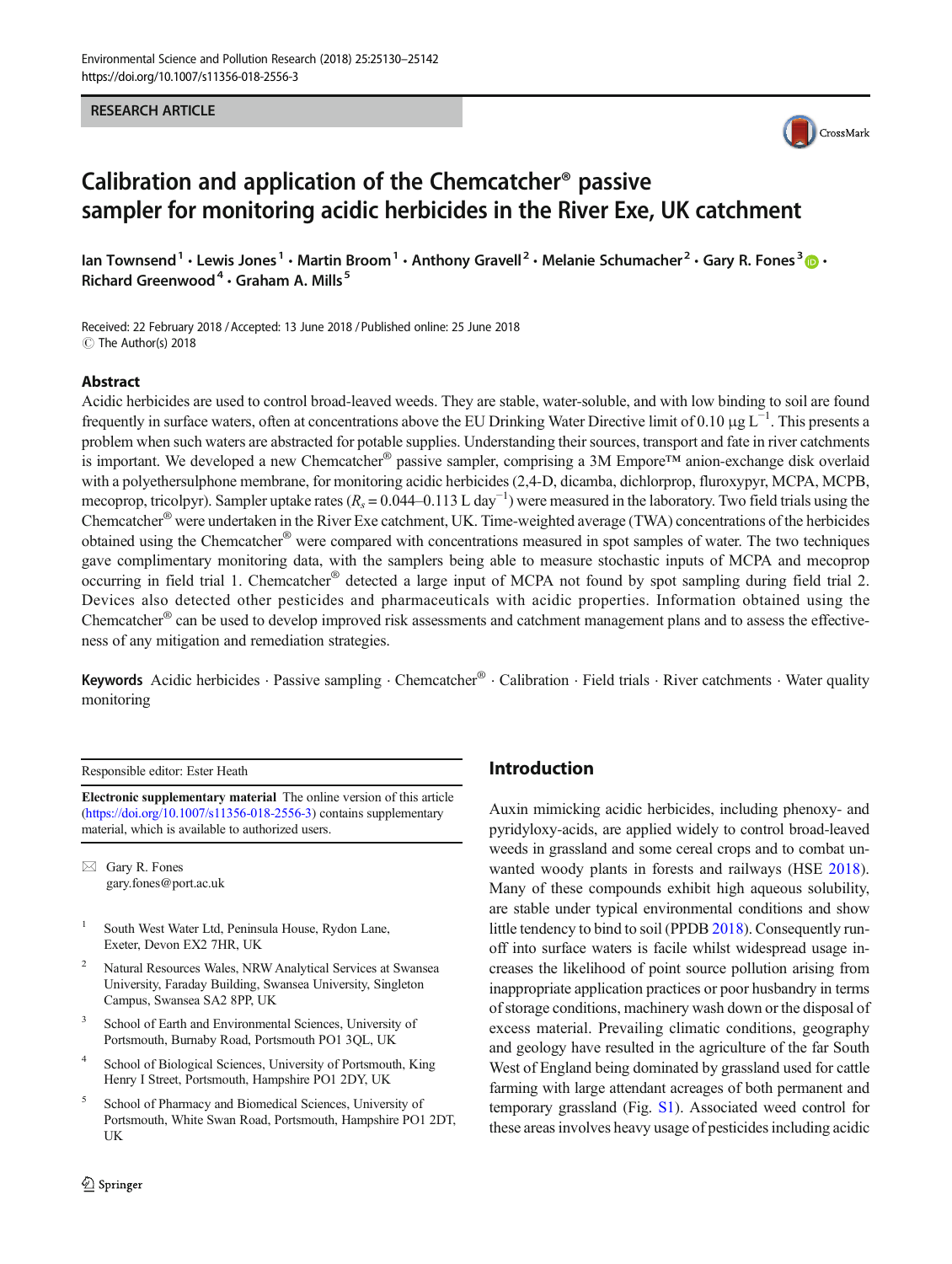herbicides such as clopyralid, fluroxypyr, MCPA, mecoprop and triclopyr (Table S1), primarily in spring and early summer, although significant applications can occur later in the year.

South West Water Ltd. (SWW) is responsible for the provision of drinking water in the far South West of England (counties of Cornwall, Devon and parts of Dorset and Somerset). The company uses an extensive water quality monitoring programme that targets a wide range of pesticides (60 compounds, including 16 acidic herbicides). Acidic herbicides are detected regularly in raw surface waters in a number of major South West river catchments (e.g. Exe, Fowey and Tamar). Frequently, their concentrations exceed the European Union's Drinking Water Directive limit of 0.1  $\mu$ g L<sup>-1</sup> for any pesticide (referred to within the UK water industry as the prescribed concentration value (PCV) which is legally binding) (EU Directive [1998](#page-11-0)). These rivers are strategically important for the provision of surface-derived drinking water supplies for the region. In order to ensure consistent regulatory water quality compliance, some surface waters are treated at the supply works by contact with granular activated carbon in an attempt to remove these pollutants. This removal process is costly and has a high-energy footprint, since there is a requirement for periodic regeneration of the carbon in order to maintain good removal efficiency. Some heavily used, highly polar and water-soluble pesticides, including the acidic herbicide, clopyralid, and the molluscicide, metaldehyde, are not efficiently removed by granular activated carbon, and this, therefore, poses a continued threat to drinking water quality (Castle et al. [2017](#page-11-0)). Controlling the input of these pollutants via well-targeted catchment management initiatives is therefore essential.

SWW, together with Westcountry Rivers Trust and the Wildlife Trusts of Devon and Cornwall, have recently implemented an initiative called 'Upstream Thinking' (SWW [2017\)](#page-12-0). This novel environmental scheme aims at improving the quality of raw surface waters in key catchments in the South West of England, whilst enhancing their ecological status in accordance with European Union's Water Framework Directive (EU Directive [2000\)](#page-11-0). It is one of the first environmental improvement programmes in the UK to look at all the issues influencing water quality and quantity across entire catchments. The scheme aims to reduce inputs of sediment, cattle slurry, silage liquor and pollutants, such as nitrate and pesticides, into watercourses. Identifying tributaries that are the primary source of pesticide pollution and assessing the effectiveness of remedial measures in reducing their annual loadings are important facets of the 'Upstream Thinking' project. This, however, relies on the ability to monitor effectively the sporadic releases and fluxes of these chemicals within the catchment.

Currently, most water quality monitoring programmes rely on the collection of low-volume  $(0.5-1 L)$  spot (bottle or grab) water samples, usually at monthly, or at most weekly, time intervals. This approach has a number of drawbacks; it is both expensive and time consuming and has the potential to miss sporadic changes in the concentration of contaminants. Use of in situ techniques, such as passive sampling devices, can overcome many of these problems and can be beneficial in investigations where the concentration of a pollutant is known to fluctuate widely (Vrana et al. [2005;](#page-12-0) Booij et al. [2007\)](#page-11-0). In addition, passive samplers have the advantages of being relatively low-cost, non-mechanical, requiring no power and little maintenance and being easy to deploy in a range of remote field locations. Depending on their length of deployment, such devices can be used to derive the time-weighted average (TWA) concentration of a substance in the sampled medium or the equilibrium concentration of a substance in the sampler. In order to measure TWA concentrations, devices can be used only when the uptake of a compound is time integrative, and this is normally considered as the period up to the half-time to equilibrium  $(t_{(0.5)})$ . In addition, samplers need to be calibrated in the laboratory or field, or by using physicochemical-based models, in order to obtain the uptake rate  $(R_s)$  of a specific analyte.  $R<sub>s</sub>$  is normally expressed as the equivalent volume of water cleared per unit time (L day<sup>-1</sup>) for each analyte (Vrana et al. [2005;](#page-12-0) Booij et al. [2007](#page-11-0)).

A number of different designs of passive sampler is available, including semi-permeable membranes devices, polymer sheets or Chemcatcher<sup>®</sup> for non-polar pollutants (Charriau et al. [2016;](#page-11-0) Lissalde et al. [2016\)](#page-12-0) and the polar organic chemical integrative sampler (POCIS) (Alvarez et al. [2004;](#page-11-0) Van Metre et al. [2017\)](#page-12-0) o-DGT (Guibal et al. [2017;](#page-11-0) Challis et al. [2016](#page-11-0)) and the polar version of the Chemcatcher® (Charriau et al. [2016;](#page-11-0) Lissalde et al. [2016;](#page-12-0) Petrie et al. [2016](#page-12-0)) for polar pollutants. For most non-polar samplers, the off-loading rates of performance reference compounds (PRCs) can be used to adjust  $R<sub>S</sub>$  for the effects of water temperature and hydrodynamic conditions in the field (Huckins et al. [2002;](#page-11-0) Booij et al. [2016\)](#page-11-0). The use of PRCs with adsorptive and ion-exchange samplers has been attempted, but only with limited success (Carpinteiro et al. [2016;](#page-11-0) Fauvelle et al. [2012](#page-11-0); Fauvelle et al. [2014;](#page-11-0) Fauvelle et al. [2017](#page-11-0); Harman et al. [2012](#page-11-0); Mazzella et al. [2010\)](#page-12-0).There is limited reported use of this technology for the measurement of acidic herbicides and particularly its use at the river catchment scale (Fauvelle et al. [2012](#page-11-0); Fauvelle et al. [2014](#page-11-0); Kaserzon et al. [2014;](#page-12-0) Mazzella et al. [2010](#page-12-0); Seen et al. [2014;](#page-12-0) Van Metre et al. [2017](#page-12-0)). Most workers used POCIS with typically either hydrophilic lipophilic balance (e.g. Oasis<sup>®</sup> HLB) or strong anion-exchange (e.g. Oasis® MAX) sorbent powders as the receiving phase to measure these analytes. However, there has been concern regarding the loose receiving phase material contained in the POCIS moving and sagging towards the base of the device during field deployments. This gives an unpredictable active sampling surface area and hence uptake rate, and can be associated with poor reproducibly between devices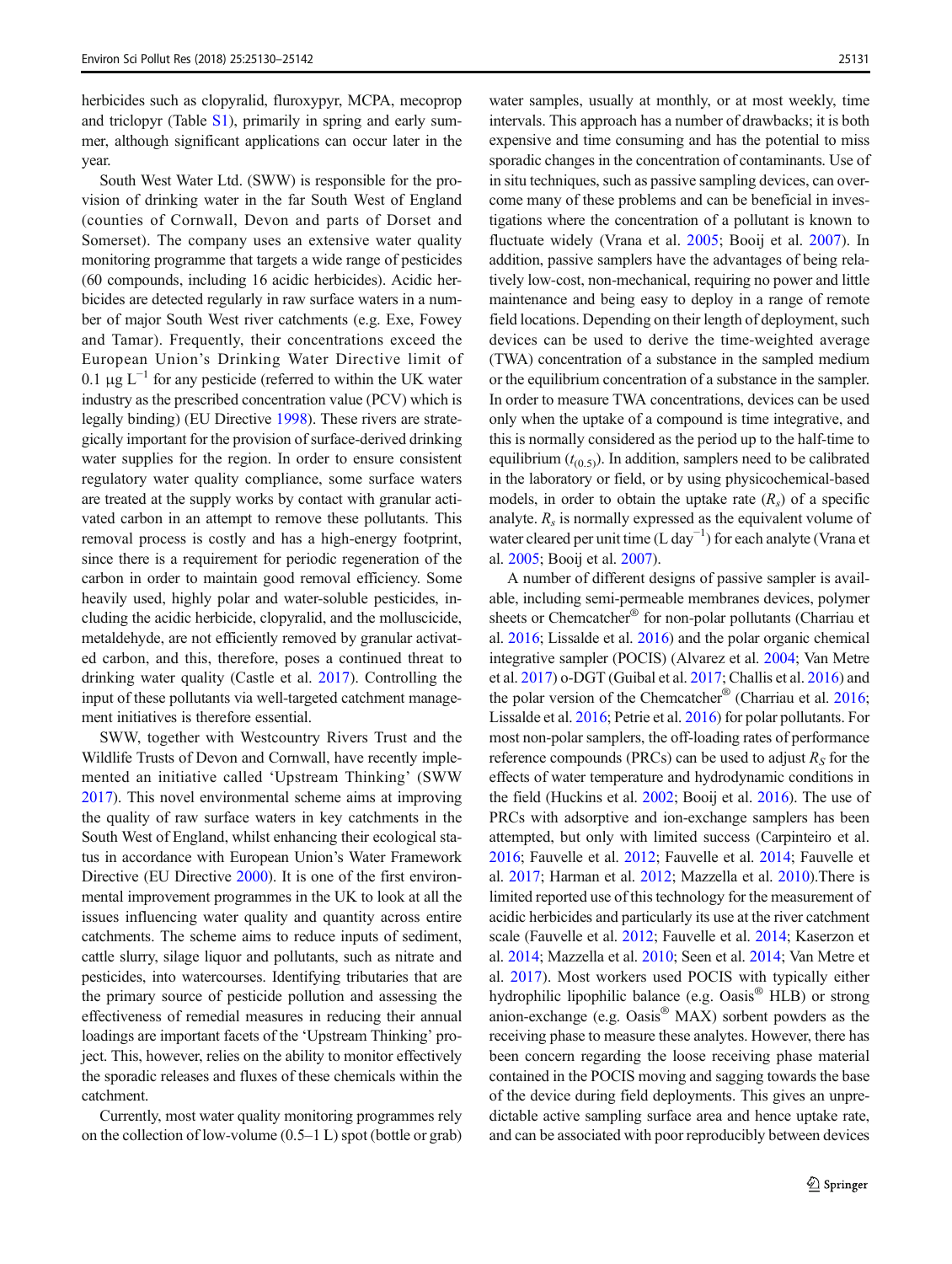(Mills et al. [2014\)](#page-12-0). This problem can be overcome by the use of an immobilised receiving phase. Tran et al. ([2007](#page-12-0)), Kaserzon et al. ([2014](#page-12-0)) and Novic et al. ([2017](#page-12-0)) used 3M Empore™ solid-phase extraction disks (47-mm diameter SDB-RPS and SDB-XC phases) and Guibal et al. [\(2017\)](#page-11-0) used Oasis® HLB and Oasis® MAX sorbents embedded in a gel matrix as in the o-DGT to measure a limited number of pesticides with acidic characteristics.

We developed a new variant of the Chemcatcher® that used a 3M Empore™ anion-exchange disk as receiving phase, overlaid with a polyethersulphone (PES) diffusion membrane. The  $R_s$  of eight acidic herbicides was measured in the laboratory with a semi-static calibration system using river water as the test medium. The utility of the device was evaluated in two different field investigations in the River Exe catchment, which has a long history of pollution by acidic herbicides. The value of the use of passive samplers in meeting the aims of the 'Upstream Thinking' project and in the management of river catchments is discussed.

## Experimental

Standards, chemicals and reagents The acidic herbicides and the preparation of stock solutions and related standards and reagents is described in the Electronic supplementary material.

Analysis of acidic herbicides in water samples The concentration of acidic herbicides in laboratory and field water spot samples was measured using a validated and accredited UK water industry procedure (Environment Agency [1997](#page-11-0)). Briefly, water samples (100 mL for laboratory calibration tests and 1 L for field trials) were filtered (47-mm diameter 0.2-μm pore size borosilicate glass micro-fibre filter (Fisher Scientific Ltd., Loughborough, UK)) to remove particulate matter and acidified using hydrochloric acid (pH 1.5–2.0). The samples were extracted using IST ISOLUTE® ENV+ solid-phase cartridges (3 mL) and eluted with ethyl acetate followed by acetone. The acidic herbicides were derivatised using diazomethane and after solvent exchange into iso-octane were analysed by gas chromatography-mass spectrometry (GC-MS) operated in the selected ion-monitoring mode (Table S2). A full description of the analytical method is given in the Electronic supplementary material. Limits of detection for the acidic herbicides are given in Table S2. Recoveries of the acidic herbicides from spiked River Exe water  $(n = 14)$ ranged from 83 to 99% (standard deviation  $\pm$  7–12%). The method was assessed using the UK water industry external Aquacheck (group 8 analytes) quality assurance scheme.

Preparation and processing of Chemcatcher® samplers Empore™ Chemcatcher® PTFE bodies (University of Portsmouth, Portsmouth, UK) were cleaned in Decon 90

detergent, water, rinsed with acetone and dried. Receiving phase 3M Empore™ anion-SR exchange disks (47 mm) were from Sigma-Aldrich Co. Ltd. (Gillingham, UK). Before use, disks were pre-conditioned (using a vacuum manifold) with successive aliquots (50 mL) of acetone, methanol, water, 1 M sodium hydroxide and finally water. Conditioned disks were not allowed to dry out prior to use. Disks (47 mm) of polyethersulphone (PES) diffusion membrane (Supor® 200, 0.2-μm pore size) were from Pall Europe Ltd. (Portsmouth, UK). The PES membranes were soaked in methanol overnight to remove manufacturing impurities and rinsed thoroughly with water before use (Guibal et al. [2015](#page-11-0)). For laboratory calibration tests, devices were prepared with either a 3M Empore™ disk receiving phase or with the receiving phase overlaid with a PES membrane. For the two field tests, only the latter type of device was used. Once assembled, a small quantity of water was added to the well of the device, to ensure the disk remained wet and the PTFE transport lid fitted.

After use, samplers were disassembled and both receiving phase disks and PES membranes analysed (calibration tests only). Both components were rinsed with water and then dried thoroughly  $($   $\sim$  1 h) on a vacuum manifold. Acidic herbicides were eluted (10 mL ethyl acetate/acetic acid solution, 9:1  $v/v$ ), the extract dried with anhydrous sodium sulphate (100 mg) and briefly centrifuged. An aliquot (8 mL) was removed and evaporated to dryness under nitrogen until all traces of acetic acid were removed, to ensure the efficient derivatisation of the acid herbicides. The extract was methylated using a solution of diazomethane in diethyl ether and analysed by GC-MS as described for water sample extracts (see Electronic supplementary material), except that unextracted calibration standards were used for quantification of the analytes.

Measurement of Chemcatcher® uptake rates for acidic herbicides In order to simulate monitoring conditions in the field, untreated River Exe water, sampled at the inlet to Pynes Water Treatment Works (national grid reference coordinates SX93009710, Fig. [1](#page-3-0)), was used as the matrix for the laboratory calibration tests. Typically, water from this area exhibits a relatively high concentration of humic acids, with a dissolved organic carbon content ranging 2–10 mg L<sup>-1</sup> and a pH ~ 7.5– 8.5. A batch (~ 1000 L) of river water was collected and stored in a pre-cleaned vessel on-site at the laboratory. Analysis of the river water showed no detectable concentrations of acidic herbicides (method limits of detection (LoD) in the range 7– 11 ng L−<sup>1</sup> ). Key water quality parameters are shown in Table S3. Sub-aliquots ( $\sim$  20 L) of river water were removed at set periods, allowed to fully equilibrate to room temperature  $($ 16–18 °C) and then spiked with 2,4-D, dicamba, dichlorprop, fluroxypyr, MCPA, MCPB, mecoprop and tricolpyr  $(1 \mu g L^{-1})$ each). This concentration was considered to be broadly representative of the maximum level likely to be encountered in the River Exe during field deployments. These eight herbicides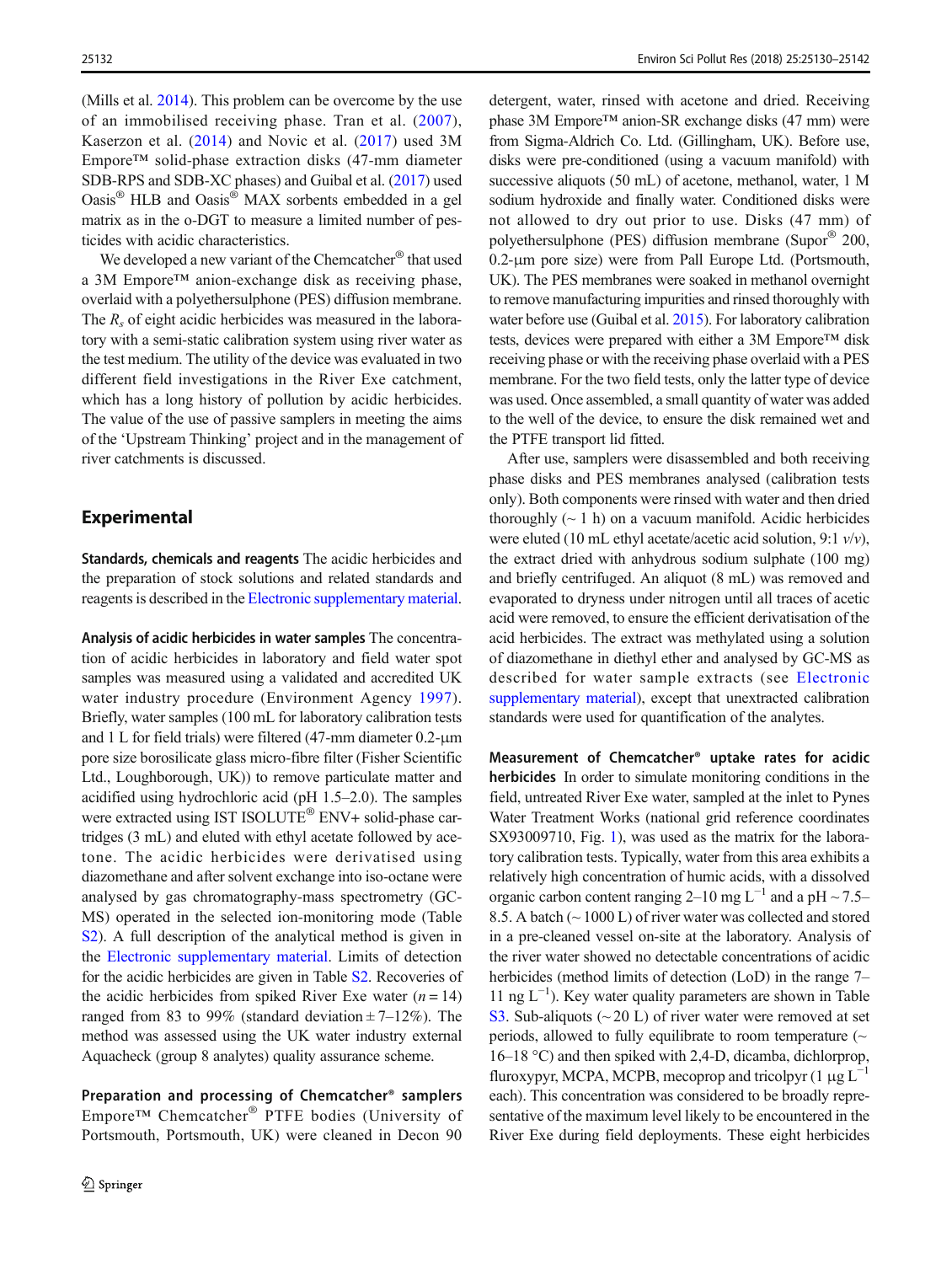<span id="page-3-0"></span>Fig. 1 Map of River Exe catchment showing the eight locations for the Chemcatcher® deployments for field trial 1 and the Pynes water treatment works (national grid reference coordinates SX93009710) where raw water was collected for the laboratory uptake rate experiments. The sites are numbered in sequence running down the catchment for ease of visualisation. Key to location of sites, together with national grid reference coordinates: (1) River Barle at Pixton Hill above Brushford sewage treatment works (SS92482625), (2) River Exe at Exebridge pumping station (SS93012447), (3) River Exe at Ironbridge near Stoodleigh (SS94261782), (4) River Lowman at confluence with River Exe (SS95381200), (5) River Exe upstream of Tiverton sewage treatment works (SS95191104), (6) River Exe downstream of Tiverton sewage treatment works (SS95381018), (7) River Exe at Thorverton gauging station (SS93580161), (8) River Exe at Northbridge intake (SX93009710)



were selected as the 3M Empore™ anion-exchange disks retained them efficiently and gave good recoveries using the ethyl acetate/acetic acid eluent (Table S4). In addition, they have a range of physico-chemical properties (Table S5) and have been found to be present historically in the River Exe catchment.

The  $R<sub>S</sub>$  of the acidic herbicides were measured using a calibration apparatus similar to that described by Vrana et al. [\(2006\)](#page-12-0) (Fig. S2). In this case, a semi-static system was used rather than a flow through design. Two glass tanks (300 mm  $\times$  $300 \text{ mm} \times 300 \text{ mm}$ , each containing a rotatable PTFE carousel able to hold 14 Chemcatcher® samplers on two layers, were used. The complete rig was pre-conditioned using

unspiked River Exe water for 48 h, with the water exchanged daily. One tank held devices fitted with only a 3M Empore™ receiving phase disk, the other with devices also overlaid with a PES membrane. Each tank was filled with spiked (1 μg  $L^{-1}$ ) River Exe water (16 L). The pH of the water was 7.8. Both carousels were stirred  $(~50$  rpm) using an overhead stirrer. This gave a linear water velocity over the surface of the samplers of  $\sim$  0.5 m s<sup>-1</sup>, typically representative of flows in the Middle Exe catchment ([http://nrfa.ceh.ac.uk/data/station/](http://nrfa.ceh.ac.uk/data/station/meanflow/45001) [meanflow/45001](http://nrfa.ceh.ac.uk/data/station/meanflow/45001)). The calibration trial was performed over 16 days with water in each tank being completely drained and rapidly replenished with pre-equilibrated spiked River Exe water every 24 h. The small cavity on top of the samplers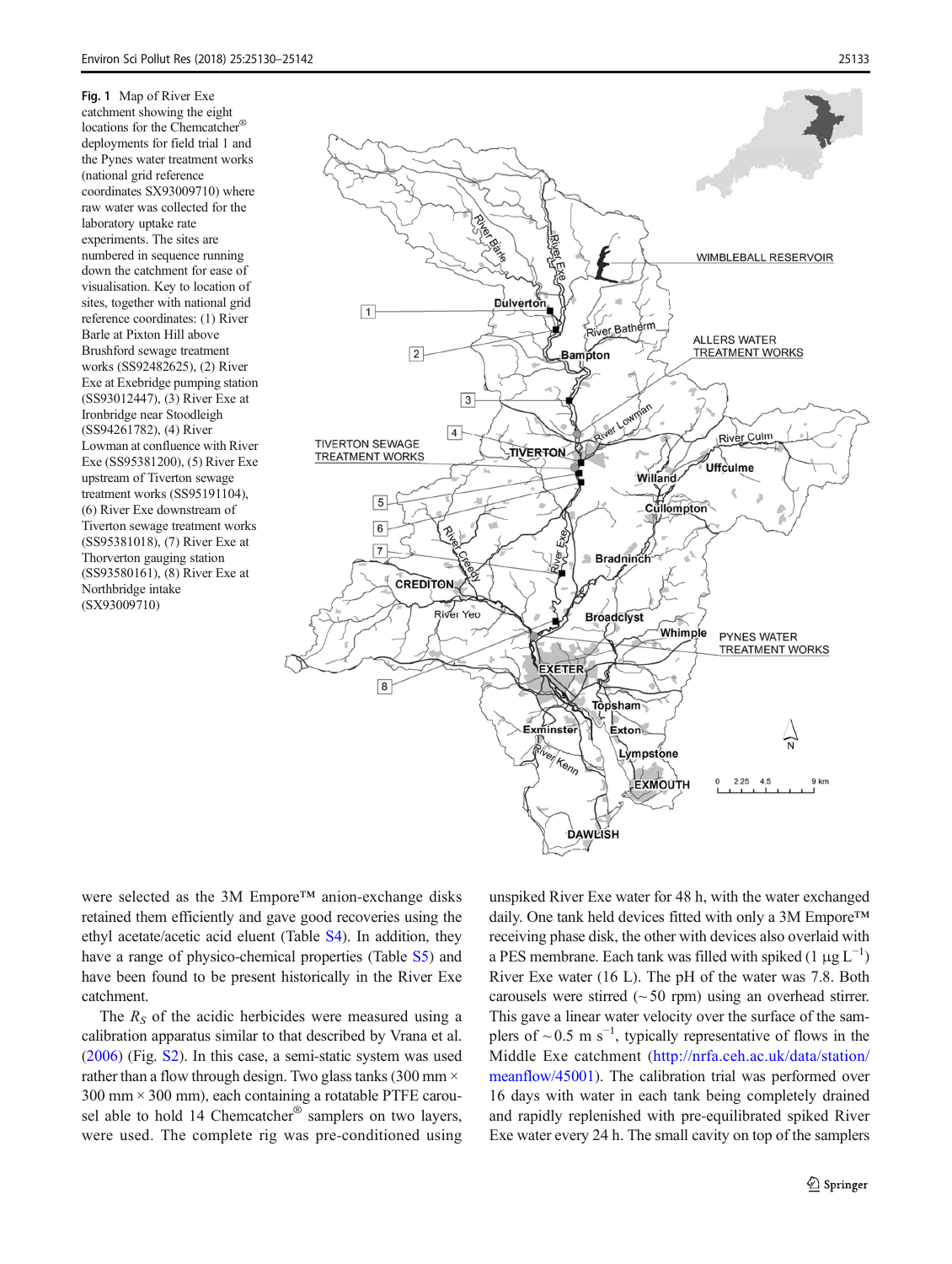<span id="page-4-0"></span>ensured that the PES membrane remained completely wet during these transfers. The concentration of the acidic herbicides was measured in both solutions (drained and freshly spiked river water) at each operation. A sampler was removed randomly from each tank after exposure times of 8, 24, 32, 48, 72, 96, 120, 144, 169, 193, 241, 288, 337 and 386 h. A higher frequency of removal was used at the start of the exposure, in order to investigate if there was a lag-phase in uptake. This was important to determine as the PES membrane can accumulate substances, resulting in a delay in their subsequent transfer to the receiving phase disk. A 'dummy' Empore™ Chemcatcher® PTFE body was inserted into the resultant vacant position in each carousel in order to maintain consistent hydrodynamics in the tank throughout the study. The temperature of the water in each tank was recorded. A blank Chemcatcher® of each configuration was exposed to the atmosphere whenever manipulations were performed in order to account for background contamination. The mass of each acidic herbicide accumulated in the 3M Empore™ disk and PES membrane at each exposure time was measured using the analytical procedure described above. The mass of each compound versus exposure time was plotted and the uptake curve fitted using the standard exponential function in the non-linear regression routine of GenStat 15 (VSN International Ltd.). The slope of these plots was used to calculate the  $R<sub>S</sub>$  for each compound. PRCs were not used in the calibration study as such analytes would not be expected to off-load, isotropically, from the anion-exchange sorbent.

Chemcatcher® field deployments in River Exe catchment Two field trials were carried out in the River Exe catchment during late spring/early summer 2013. Previous data indicated sporadic inputs of acidic herbicides into the catchment during these months. The first field trial was conducted to assess the performance of the Chemcatcher® alongside repeated high-frequency spot water sampling; the second to investigate if the passive sampler could provide information on which specific tributaries were primarily responsible for pollution by acidic herbicides in the lower Exe catchment. Such data would help to target future 'onfarm' initiatives within the 'Upstream Thinking' project with the aim of reducing overall loadings of acidic herbicides in the catchment.

Field trial 1 was conducted during 8–22 May 2013 at eight locations that encompassed a range of land uses and riverine conditions down the River Exe catchment (Fig. [1](#page-3-0)). Triplicate Empore™ Chemcatcher® devices were mounted in a bespoke stainless steel cage (Fig. S3) and securely attached to a mooring on the river bank using a chain. The deployment period for all samplers fell within the range  $334.5 \pm 1.5$  h (the precise exposure time for each device being recorded accurately). A field blank Chemcatcher® was exposed at each site during deployment and retrieval and handled subsequently as the experimental samplers. After retrieval, the cavity in the body of the samplers was filled with River Exe water, devices sealed, transported to laboratory in cool boxes and stored in the dark at 2–8 °C until analysis. The anion-exchange receiving phase disks were removed and processed as above in order to determine the masses of each acidic herbicide accumulated. Acidic herbicides were not measured in the PES membranes, as the previous laboratory calibration experiments we undertook in this study showed that this polymeric material did not retain them.

During the deployment, a spot sample of river water (1 L) was collected (borosilicate glass bottle with screw cap containing a PTFE insert) at each location on seven occasions (corresponding to days 0, 2, 5, 7, 9, 12 and 14 of the study), with precise sampling times being recorded. Water samples were returned to the laboratory, filtered (0.2-μm filter), acidified (pH 1.5–2.0) with HCl and refrigerated (4  $^{\circ}$ C) until analysis, not exceeding 14 days. Acidic herbicides were analysed as described above. In addition, at these times of collection, water temperature, pH, nitrate, dissolved organic carbon (DOC), and where feasible, the river water flow velocity were measured.

Field trial 2 was conducted during 18 June–4 July 2013 at nine locations within the Exe catchment, including an additional six sites not examined in the first field trial (Fig. S4). Duplicate Empore™ Chemcatcher® samplers were deployed as above for an average period of  $382 \pm$ 2 h, with their precise time of exposure recorded accurately at each site. A single Chemcatcher® field blank was exposed at each site during sampler deployment and retrieval. A spot water sample was taken at each site only during deployment (day 0) and retrieval (day 16) of the devices, together with pH and temperature. Laboratory analyses of the acidic herbicides in the anion-exchange disks and spot water samples were undertaken as above.

Theory of passive sampling The theory of the uptake of a chemical by a passive sampler has been described previously (Vrana et al. [2005;](#page-12-0) Booij et al. [2007](#page-11-0); Huckins et al. [2006\)](#page-11-0). Consequently, only the key equation used in this study is given. The uptake of a chemical by a device over the period between the start of exposure and the half-time to equilibrium  $(t_{(0.5)})$  is approximately linear (integrative mode) and can be described by the following:

$$
M_S(t) = C_w R_S t \tag{1}
$$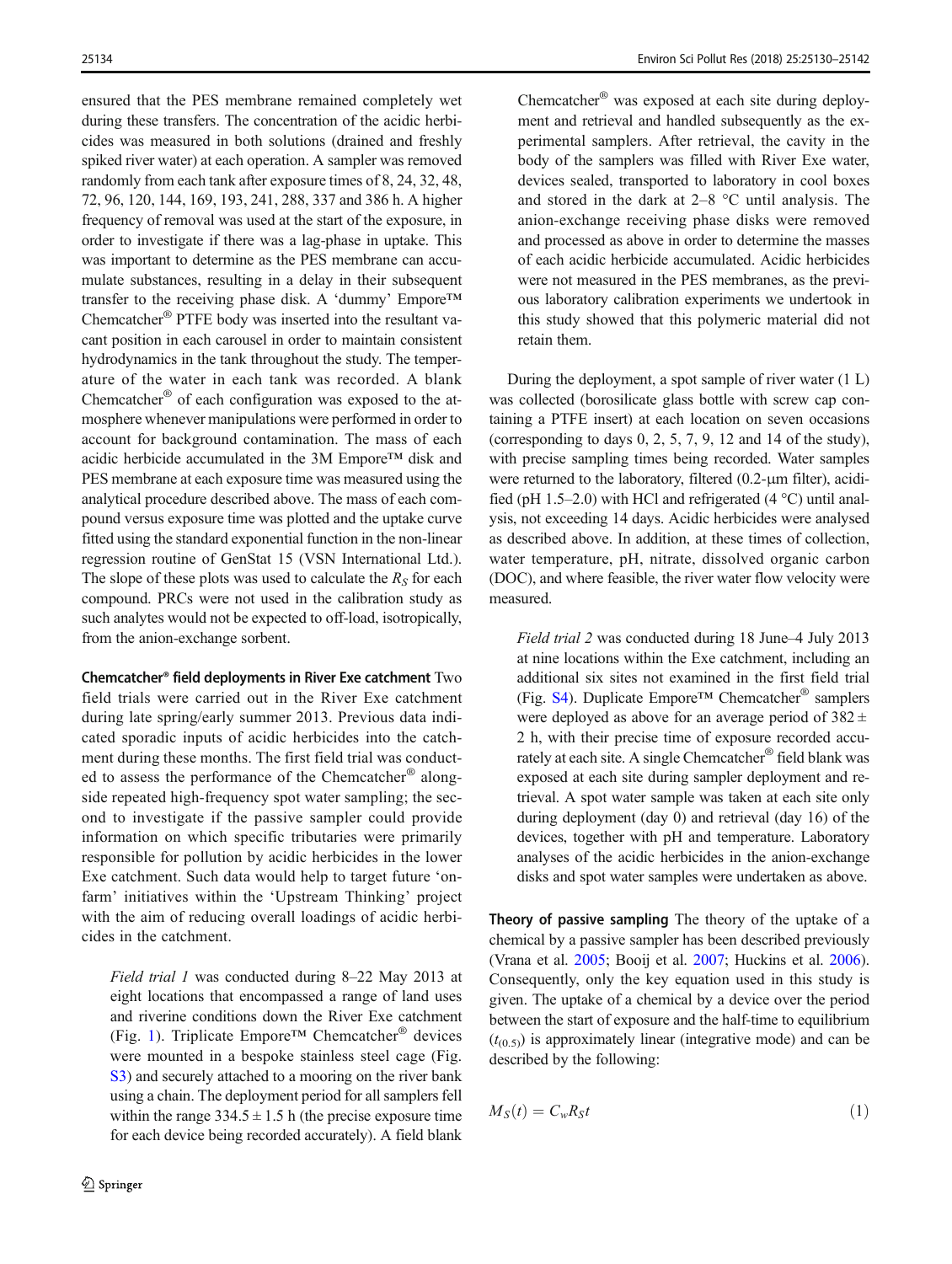<span id="page-5-0"></span>where  $M<sub>s</sub>(t)$  is the mass (ng) of analyte in the sampler after exposure time t (day),  $C_w$  is the concentration (ng L<sup>-1</sup>) of analye in the water and  $R_s$  is the sampler uptake rate (L day<sup>-1</sup>). In laboratory calibration studies,  $R_s$  can be calcu-lated from Eq. [1](#page-4-0) using the slope  $(M_s(t)/t)$  of the regression of the mass in the sampler on time (over the linear portion of the uptake data) and the concentration  $(C_w)$  in the water. Once  $R_s$ is known, this can be used in field trials to calculate  $C_w$  which corresponds to the TWA concentration of the chemical over the deployment period  $(t)$ .

## Results and discussion

Selection and analysis of acidic herbicides Initially, the recovery of 12 acidic herbicides was evaluated (Table S2). The disk retained all the compounds, but with variable recoveries (17– 93%) (Table S4). The evaporation step was expected to cause losses of the more volatile compounds. The strong acids  $(pK_a = 1.9-2.3)$  (Table S5) gave poor recoveries, probably due to formation of strong ion-pairs. As the eluent contained acetic acid ( $pK_a$  4.76), these strong ion pairs were not sufficiently disrupted to allow the strongly acidic herbicides to be quantitatively eluted. A more limited set of eight acidic herbicides was taken forward for the laboratory uptake experiments.

Laboratory uptake experiments Due to the high polarity and aqueous solubility of the acidic herbicides (Table S5), they were expected to be freely dissolved. Natural water was used to replicate field conditions particularly the concentration of dissolved organic carbon and nitrate, which can be high in this catchment. At the pH of the calibration water ( $pH = 7.8$ ), all analytes were totally in their ionic form (Table S5). The concentration of each acidic herbicide measured in the river water was below the detection limit of the analytical method.

Using the semi-static calibration system, the concentrations of all the acid herbicides in the two tanks remained reasonably constant. The concentrations in the tanks varied by between  $\pm$ 10% (for dicamba) and  $\pm 24\%$  for fluroxypyr, and fell around  $\pm$  13% for most of the other test compounds over the 16-day deployment. By replacing the spiked calibration water every  $\sim$  24 h, the Chemcatcher<sup>®</sup> samplers were effectively exposed to a nominal concentration of ~ 1  $\mu$ g L<sup>-1</sup> of each acidic herbicide over the whole laboratory trial. Paired sample  $t$  tests showed that there were no significant differences between the concentrations of the acidic herbicides, with the exception of triclopyr, in the water in calibration tanks for the disks with and without membranes. Further details are given in Table S6(a). Uptake of test analytes by the samplers was at a maximum on day 1 (14 devices in carrousel). Using the highest  $R_s$ value (mecoprop, Table 1), this resulted in 1.58 L of water being taken up by the samplers. This value corresponded to  $\sim$  10% of the total volume (16 L) of water in the tank, being in

**Table 1** Half time to equilibrium  $(t_{0.5})$  and uptake rates  $(R_s)$  and associated uncertainty ( $\pm \Delta$ ) for the eight acidic herbicides using a Chemcatcher® fitted 47 mm 3M Empore™ anion-exchange disk overlaid with a 47-mm PES membrane. A laboratory semi-static calibration system was used, nominal aqueous concentration of analytes was  $\sim 1 \mu g L^{-1}$ , water temperature ranged between 15.8 and 18.5 °C and water velocity was ~  $0.5 \text{ m s}^{-1}$ . The estimated  $R_s$  for a standard 47 mm diameter POCIS are given for comparison. Also see Tables  $S6(a-c)$  for further information

| Acidic herbicide | $t_{(0.5)}$ (days) $R_s$ ( $\pm \Delta$ ) | $(L \, \text{day}^{-1})$ | Estimated $Rs$ for POCIS<br>$(L day^{-1})$ |
|------------------|-------------------------------------------|--------------------------|--------------------------------------------|
| $2.4-D$          | 17.0                                      | 0.064(0.009)             | 0.193                                      |
| Dicamba          | 16.0                                      | 0.044(0.007)             | 0.132                                      |
| Dichlorprop      | 6.3                                       | 0.112(0.024)             | 0.337                                      |
| Fluroxypyr       | 6.4                                       | 0.073(0.018)             | 0.220                                      |
| <b>MCPA</b>      | 58.0                                      | 0.062(0.009)             | 0.187                                      |
| <b>MCPB</b>      | 11.0                                      | 0.062(0.013)             | 0.187                                      |
| Mecoprop         | 6.0                                       | 0.113(0.025)             | 0.340                                      |
| Triclopyr        | 8.5                                       | 0.053(0.010)             | 0.160                                      |

the range acceptable for passive sampler calibration studies using static or semi-static systems (Stephens and Müller [2007\)](#page-12-0). This effect during the first few days of the laboratory trial probably accounted for the higher variabilities found in the concentrations of the analytes in the tank. The water temperature (15.8–18.5 °C) and velocity (0.5 m s<sup>-1</sup>) remained relatively constant in both tanks during the experiment.

All the acidic herbicides could be measured satisfactorily in extracts obtained from the 3M Empore™ anion-exchange disks from Chemcatcher® devices with and without an overlying diffusion membrane using the GC-MS procedure. The amount of acidic herbicide measured in the laboratory blank samplers that were exposed during the deployment and retrieval operations was below the detection limit of the analytical method. Figure [2](#page-6-0) shows the uptake curves for dichlorprop by the sampler with and without a PES membrane. Uptake curves for the seven other analytes (both versions of the device) are shown in Fig. S5. For all the compounds, there was no identifiable lag-phase in uptake by the devices fitted with the diffusion membrane. This was supported by analysis of the PES membranes, as no measureable amounts of any herbicide, other than traces of fluroxypyr  $($   $\sim$  6 ng), were found over the time course of the laboratory uptake experiment. Estimated LoD was 2 ng/analyte per disk or PES membrane. The absence of a lag-phase for ionisable compounds was in agreement with the findings of Fauvelle et al. ([2012](#page-11-0)) when using POCIS fitted with PES membranes. However, recently, Endo and Matsuura ([2018](#page-11-0)) have shown that an ionic compound (2 nathphalene sulfonate) could be retained by a PES membrane and further work in this area is needed.

There was more variability in the uptake data for the samplers without a PES membrane. In the absence of a membrane, higher  $R_s$  values (data not shown) were obtained and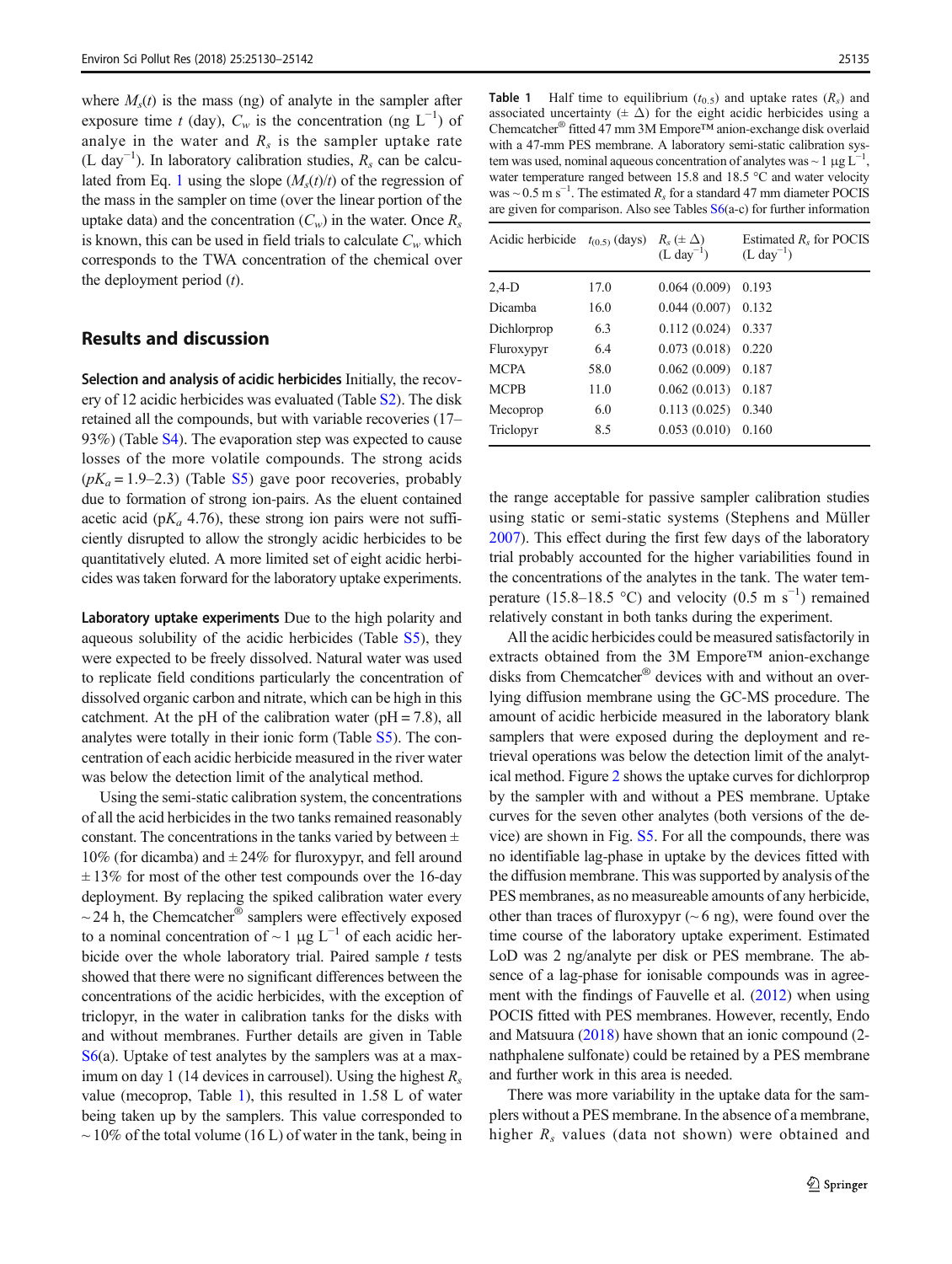<span id="page-6-0"></span>

Fig. 2 Uptake curves for dichloroprop measured in the laboratory calibration tests using Chemcatcher® devices fitted with an overlaying PES membrane (triangles) and no PES membrane (circles). Curves were fitted using the standard exponential function in the non-linear regression routine of GenStat 15 (VSN International Ltd.)

equilibrium was approached more rapidly, thus limiting the period during which TWA concentrations of analytes can be measured in field deployments. Although passive samplers based on the Chemcatcher® principle can be used without a PES membrane (Fernandez et al. [2014](#page-11-0); Ahkola et al. [2017\)](#page-11-0), in our study, after about 7-day exposure, the structural integrity of the 3M Empore™ anion-exchange disks was starting to be compromised making subsequent handling and processing difficult. The naked disks also became highly stained with fulvic and humic substances present in the river water. Hence, subsequent laboratory investigations and field deployments were limited to devices fitted with an overlying protective PES membrane. However, samplers fitted with only a disk maybe useful in short-term (e.g. 1–4 days) investigative or forensic field studies looking for the presence or absence of an acidic herbicide.

The uptake parameters for the eight acidic herbicides are shown in Table  $S_6(b)$ . The time integrative period  $t_{(0,5)}$  for the acid herbicides varied between 6.0 to 58.0 days. Apart from MCPA, all the analytes had roughly similar  $(t_{0.5})$  values (Table [1\)](#page-5-0). The reason for the higher  $t_{0.5}$  for MCPA is not known. The  $R_s$  (L day<sup>-1</sup>) values were calculated based on the time interval  $(t_{0.5})$  to half equilibrium and using the mean aqueous concentration of test analyte over this period (Table  $S_6(c)$ ). At the water temperature range and turbulence tested, the  $R_s$  values ranged from 0.044 to 0.113 L day<sup>-1</sup> (Table [1\)](#page-5-0). Based on linear regression analyses using varying numbers of time points above the  $t_{(0.5)}$ , it would be possible to extend the range of

times used in estimating the slope of the linear region of the calibration curve for most compounds without a marked effect on the value of the slope: dichlorprop (from 6 to 11 days), fluroxypyr (from 6 to 10 days), mecoprop (from 6 to 11 days), triclopyr (from 8 to 11 days). For dicamba, it would not be possible to extend the exposure time used. Longer deployments of the Chemcatcher® within a catchment could be used forensically to detect the presence or absence of a given herbicide. Unlike many persistent non-polar organic pollutants, acidic herbicides are present in surface waters often sporadically, and this is related to their seasonal application and rainfall events. Longer field deployments (e.g.  $\geq$  14 days) may therefore not be warranted for this class of pollutants.

A relationship between  $R_s$  and physicochemical (e.g. log  $K_{ow}$  or  $pK_a$ ) properties of this limited set of acidic herbicides was not apparent (data not shown). Other workers have also found no direct simple relationship for uptake of polar compounds by passive samplers based on a single physicochemical property (Miller et al. [2016](#page-12-0); Morin et al. [2018\)](#page-12-0).

The only comparable data on the uptake of acidic herbicides (2,4-D, dicamba, dichlorprop, MCPA and mecoprop) by a passive sampler (POCIS) using an anion-exchange receiving phase (Oasis® MAX) is that of Fauvelle et al. ([2012](#page-11-0)). Using drinking water and river water (spiked with 50 mg  $L^{-1}$  of nitrate) as the test matrices,  $t_{0.5}$  ranged from 17 to > 21 days. The higher  $t_{0.5}$  values found are probably related to the larger mass of sorbent material used in the POCIS.  $R_s$ for the herbicides in their study ranged from 0.089 to 0.149 L day<sup>-1</sup> (Fauvelle et al. [2012\)](#page-11-0). The ratio of the active surface sampling area of the Chemcatcher®  $(15.2 \text{ cm}^2)$  to the POCIS (45.8 cm<sup>2</sup>) is ~3.01. This gave equivalent  $R_s$ values for the Chemcatcher<sup>®</sup> ranging from 0.132 to 0.340 L day<sup>-[1](#page-5-0)</sup> (Table 1). The relatively higher sequestration rates for the Chemcatcher® may be related to differences in sampler geometries, use of either loose or bound receiving phase materials and the functionality of the anion-exchange materials used.

When using an anion-exchanger as a receiving phase any negatively charged compounds present in the water column may also be sequestered. This may be problematic for nutrients such as nitrates  $(NO<sub>3</sub><sup>-</sup>)$  which can be present at high concentrations and thereby reduce the number of available ion-exchange sites by competition and hence the uptake capacity of the sampler. This effect was investigated by Fauvelle et al. [\(2012\)](#page-11-0) using river water spiked with a high concentration (50 mg  $L^{-1}$ ) of nitrate. Using the Oasis<sup>®</sup> Max sorbent, there was no influence of nitrate on the uptake of analytes. In our experiments, the presence of nitrate (13.5 mg  $L^{-1}$ ) in the River Exe water was, therefore, unlikely to affect the uptake of the acidic herbicides.

Field trial 1 This 14-day field trial investigated the performance of the Chemcatcher<sup>®</sup> sampler alongside frequent  $(2-3)$  days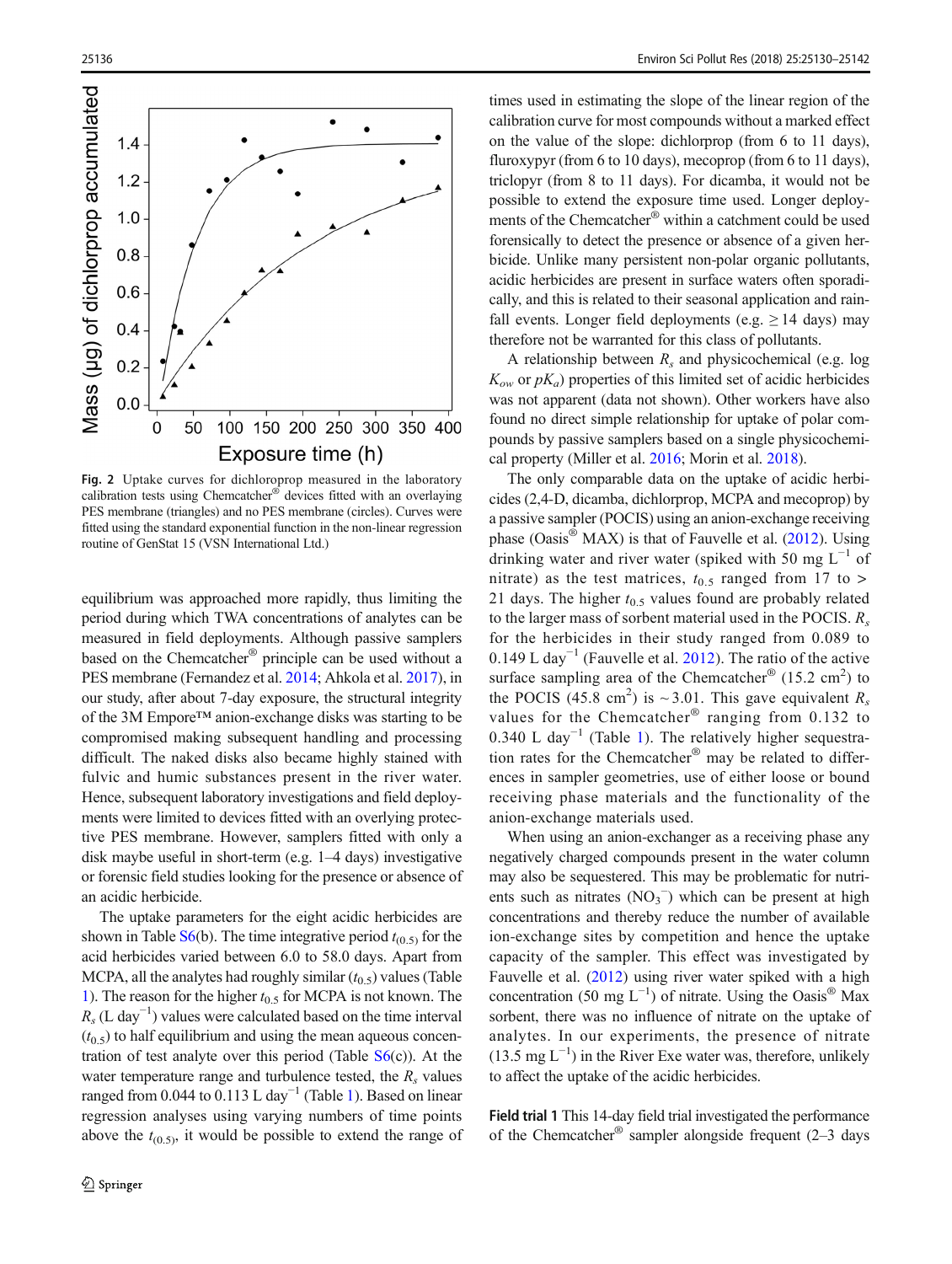collections) spot water sampling at eight locations in the River Exe catchment (Fig. [1\)](#page-3-0). The sites selected covered a broad transect of the River Exe together with some tributaries (Barle and Lowman). The aim was to ascertain if the two monitoring approaches gave comparable data on the concentrations of the acidic herbicides and if this combined information could have a role in developing improved river catchment management plans.

Water quality properties and flow characteristics were measured at seven occasions over the deployment period (Table S7(a-h)). As expected, during the field trial, environmental conditions in the river water down the catchment varied (temperature, 8.5–15.4 °C; pH, 6.75–8.67; DOC, 1.0–7.5 mg L<sup>-1</sup>; nitrate, 1.6–34.0 mg L<sup>-1</sup>; flow, 0.20–2.60 m s<sup>-1</sup>). Rainfall during the field trial period varied from 0.0 to 22.5 mm, peaking on 14 May 2013, followed by a prolonged dry period (Fig. S6). These meteorological conditions were responsible, in part, for the variability in the water properties found during the field trial. The peak concentration of nitrate found during the field trial was unlikely to affect the effective sequestration of the acidic herbicides (Fauvelle et al., [2012\)](#page-11-0).

The concentration of acidic herbicides found in spot water samples during the field trial are given in Table  $S7(a-h)$ , with an example at site 4 (River Lowman at confluence with River Exe) shown in Table 2. At locations further up the catchment (sites 1–3) the concentration of all herbicides was generally below the analytical limit of detection. Elevated concentrations of MCPA and mecoprop were found at site 4 and this persisted to a lesser extent at sites 5–8. On two occasions the concentration of mecoprop (day  $0 = 868$  ng L<sup>-1</sup> and day 14 = 144 ng L−<sup>1</sup> ) exceeded the PCV (EU Council Directive [1998\)](#page-11-0). After the rainfall event on day 7 (14 May 2013), elevated concentrations of 2,4-D, dicamba, MCPA and mecoprop were

Table 2 Aqueous concentration and estimated time-weighted average (TWA) concentration measured by the Chemcatcher<sup>®</sup> (CC)  $(n=3)$  for eight acidic herbicides in field trial 1 at site 4 (River Lowman at confluence with River Exe (national grid reference coordinates SS95381200)).

often found in the catchment. Understanding the dynamics of the catchment in response to stochastic events is complex, and it is difficult to link directly concentrations of acidic herbicides found in the river to rainfall as there is a number of additional influential factors (e.g. method and application rates of herbicides, croppage, field slope and drainage, soil type and moisture deficit) to be considered.

The TWA concentrations for the acidic herbicides were calculated (Eq. [1](#page-4-0)) assuming that the samplers remained in the integrative mode over 14 days (data given in Table 2 and Table S7(a-h)). No acidic herbicides were detected in the field blanks. It is recognised that dichlorprop, fluroxypyr and mecoprop would be in the curvilinear phase of uptake by the end of the field trial, so this approach is not strictly valid. However, due to the highly sporadic nature of the inputs of acidic herbicides into the catchment, with their presence in the water column associated with rainfall events, a 2-week deployment was thought to give the best opportunity of detecting these substances at measurable concentrations. There were differences in the conditions used for the laboratory uptake rate experiment and those appertaining during the field trial. These differences will affect the  $R<sub>s</sub>$  values for the acidic herbicides. However, the effect of water temperature and flow on the uptake of a range of polar analytes by the POCIS has been shown to be relatively small (Li et al. [2010\)](#page-12-0). A solution to overcome this problem is the use of PRCs, but as their effectiveness with polar passive samplers is not fully proven, alternative solutions such as passive flow monitors (e.g. rate of dissolution of calcium sulphate casts) has been proposed (Fauvelle et al. [2017](#page-11-0)). There was limited biofouling of the PES membrane over the deployment, but some staining was observed due to the presence of humic and fulvic substances in the river water. Generally, there was good reproducibility

The concentration of acidic herbicides found in the Chemcatcher® field blanks was below the detection limit of the analytical method. Data for the other sites in field trial 1 are given in Tables S7(a-h)

| Acidic<br>herbicide<br>Day $0$ | Concentration (ng $L^{-1}$ ) in spot water samples |         |         |         |         | TWA <sup>a</sup><br>CC | CC 2 TWA <sup>a</sup> | CC 3 TWA <sup>a</sup> | Average TWA <sup>a</sup> |                       |                       |
|--------------------------------|----------------------------------------------------|---------|---------|---------|---------|------------------------|-----------------------|-----------------------|--------------------------|-----------------------|-----------------------|
|                                |                                                    | Day 2   | Day 5   | Day 7   | Day 9   | Day 12                 | Day 14                | $(\text{ng } L^{-1})$ | $(\text{ng } L^{-1})$    | $(\text{ng } L^{-1})$ | $(\text{ng } L^{-1})$ |
| $2,4-D$                        | < 7                                                | < 7     | $\lt$ 7 | < 7     | < 7     | $\lt$ 7                | $\lt$ 7               | 4                     | 4                        | 4                     | 4                     |
| Dicamba                        | < 7                                                | < 7     | < 7     | < 7     | < 7     | < 7                    | $\lt$ 7               | 6                     | 7                        | 4                     | 6                     |
| Dichlorprop                    | < 8                                                | < 8     | < 8     | < 8     | < 8     | < 8                    | < 8                   | <1                    | <1                       | $\lt 1$               | $\lt 1$               |
| Fluroxypyr                     | < 11                                               | < 11    | < 11    | < 11    | < 11    | < 11                   | < 11                  | 6                     | 6                        | 5                     | 6                     |
| <b>MCPA</b>                    | < 8                                                | < 8     | < 8     | 35      | < 8     | 19                     | < 8                   | 12                    | 12                       | 13                    | 12                    |
| <b>MCPB</b>                    | $\lt$ 9                                            | $\lt$ 9 | $\lt$ 9 | $\lt$ 9 | $\lt$ 9 | $\lt$ 9                | $\leq 9$              | <1                    | < 1                      | $\lt 1$               | < 1                   |
| Mecoprop                       | 868                                                | 25      | < 7     | 53      | 36      | 21                     | 144                   | 68                    | 71                       | 65                    | 68                    |
| Triclopyr                      | < 8                                                | < 8     | < 8     | 17      | < 8     | 10                     | < 8                   | 14                    | 14                       | 15                    | 14                    |

<sup>a</sup> Estimated TWA concentration assuming the three Chemcatcher® samplers (CC) were in the time integrative mode for all eight compounds over the 14day deployment. Amount of acidic herbicide found in the associated field blanks taken into consideration when calculating the TWA concentration. Italicized entries show elevated concentrations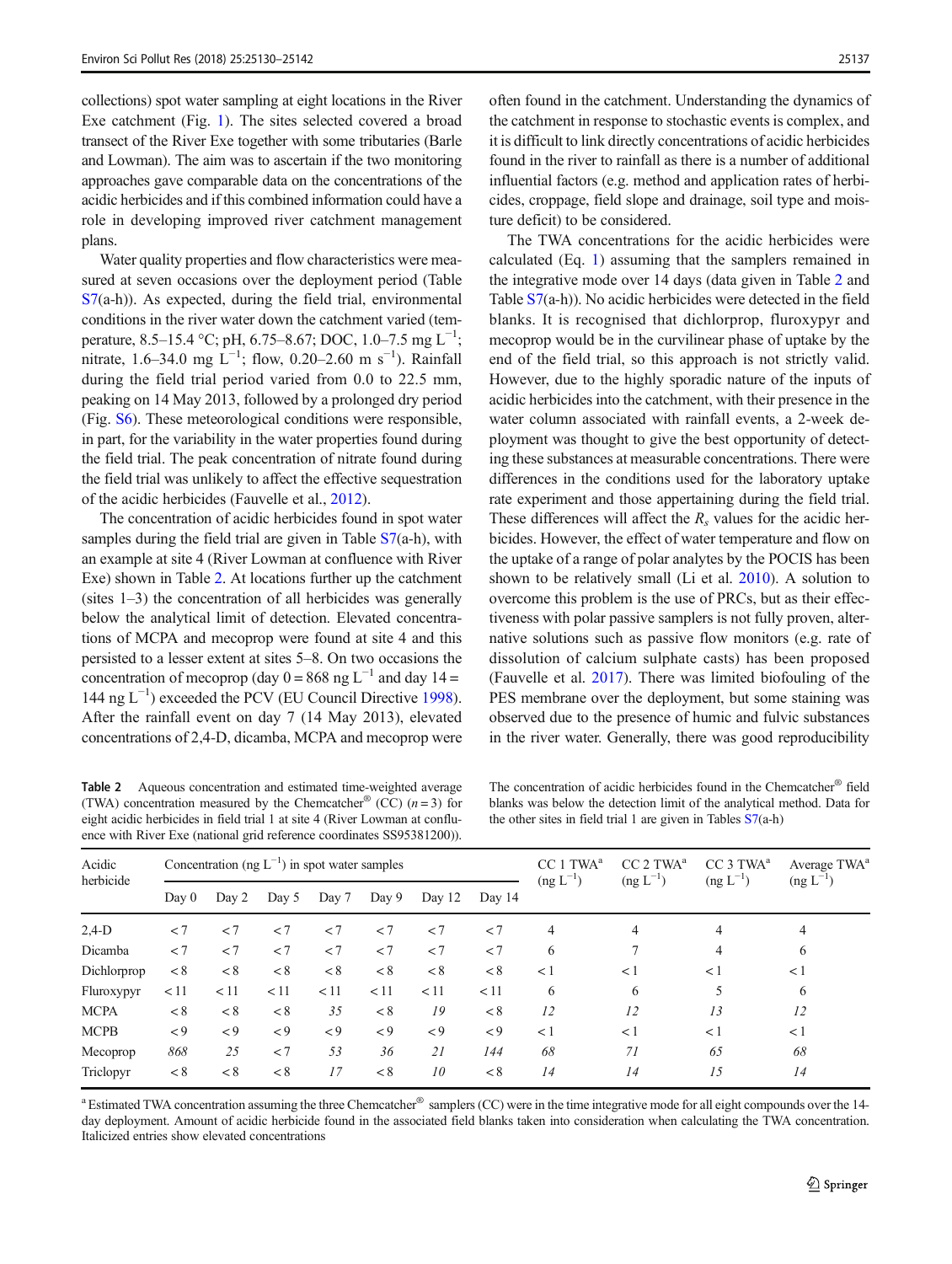$\leq$  11% variability in the amount of acidic herbicide sequestered) between the three individual Chemcatcher® samplers in the same cage at the same site in terms of the mass of herbicide sequestered. This is an advantage of use of an immobilised receiving phase in the form of disk, as material cannot be displaced during field deployments. This is a recognised drawback of the use of a loose solid-phase extraction matrix as receiving phase in the POCIS (Mills et al. [2014](#page-12-0)).

It is difficult to link directly concentrations measured by the two monitoring techniques, as there is no information on the variability of concentration of pollutants during the intervals (2–3 days) between the spot samples. This is compounded by the likely sporadic inputs of acidic herbicides along the catchment. However, where higher concentrations were found in water samples this was also reflected in higher TWA concentrations being measured by the Chemcatcher®. Table [3](#page-9-0) shows a comparison between the detection of the eight acidic herbicides found using the two methods. There was broad agreement between the two approaches; however, passive samplers were able to detect the presence of acidic herbicides on more occasions over the trial period. It was evident that the burden of pollution increased downstream in the catchment.

Field trial 2 This trial was undertaken to study if the Chemcatcher® could be used as an investigative tool to detect highly sporadic inputs of acidic herbicides not revealed by routine less frequent (weekly or monthly) spot sampling methods. Such an approach is typically used by the water industry and environment agencies for their regulatory monitoring requirements. Duplicate samplers were deployed for 16 days at nine sites, including six locations within the catchment not investigated during field trial 1 (Fig. S4). Spot samples of water were collected on deployment (day 0) and retrieval (day 16) of the devices with water temperature (14.2– 18.2 °C), pH (7.17–8.38) and flow (0.10–0.50 m s<sup>-1</sup>) recorded. These field conditions were broadly within the temperature range and flow velocity used in the laboratory uptake experiment.

The concentration of acidic herbicides found in spot water samples during the field trial are shown in Table  $S8(a-i)$ , with an example at site 2 (Calverleigh Stream at Lower Farleigh) shown in Table [4](#page-10-0). At most sites, there was only limited environmental impact by the nine acidic herbicides and this was in accord with the findings of field trial 1. However, a significant pollution incident was identified at site 2 with highly elevated concentrations of fluroxypyr (2089 ng  $L^{-1}$ ) and triclopyr (5029 ng L<sup>-1</sup>) found. These were  $\sim$  20 and 50 times above the PCV respectively and represented a major pollution incident in the catchment. Calverleigh Stream is a small tributary draining mostly a dairy farming area; it joins the River Exe just below the Allers water treatment works. It was evident that large quantities of pyridine-based acidic herbicides were being used to control pernicious weeds in grassland.

The estimated TWA concentrations of the acidic herbicides were calculated (Eq. [1](#page-4-0)) assuming linear uptake over the 16 day deployment. The values are shown in Table S8(a-i), with an example at site 2 shown in Table [4.](#page-10-0) No acidic herbicides were detected in the field blanks; there was limited biofouling of the PES membrane. As in field trial 1, there was a general agreement between the two methods in terms of the range of analytes detected those that could be quantified. Looking at the pollution incident at site 2, an elevated TWA concentration of MCPA (average value = 168 ng  $L^{-1}$ ) was found using the Chemcatcher® but this was missed using the infrequent spot sampling approach. This 16-day TWA value was above  $(\sim 1.7)$ times) the PCV, indicating that there must have been an even larger input of MCPA occurring at some point over the field trial. MCPA is one of the most highly used acidic herbicides in the South West Water Ltd. Region (Table S1). The pollution event is expected to be unrelated to the significant inputs of fluroxypyr and triclopyr that were also found in both water samples and by the Chemcatcher<sup>®</sup>. Both these events are of possible concern with respect to the Pynes water treatment works further downstream in the catchment. Here, these residues may get into treated drinking water supplies if the granular activated carbon (GAC) contactor plant was not capable of fully removing these pesticides. It should be noted that this design of Chemcatcher® was also found to be suitable for the detection of other acidic pesticides including benazolin, bentazone, bromoxynil, clopyralid, 2,4-DB, ioxynil, picloram. These are used to varying degrees for similar agricultural purposes as the eight compounds covered by this study and hence are also sometimes detected in river catchments, including the River Exe.

This field trial shows the effectiveness of the passive sampling approach in pinpointing diffuse sources of pollution and in assisting with catchment management initiatives such the 'UpStream Thinking' project (SWW [2017](#page-12-0)). Here, specific farming areas responsible for pollution events can be identified and various remediation strategies and incentives put in place to limit environmental impacts. It is expected in the future that passive samplers will become increasingly used in regulatory water quality programmes, especially for investigative monitoring activities within the remit of the European Union's Water Framework Directive (Poulier et al. [2014](#page-12-0); Jones et al. [2015\)](#page-12-0). Work in this area for detecting and measuring a wide range of key substances is already proving successful and leading to a better knowledge of the transport and fate of pollutants within surface water systems (Lissalde et al. [2014](#page-12-0); Miège et al. [2015](#page-12-0); Poulier et al. [2015;](#page-12-0) Van Metre et al. [2017\)](#page-12-0). Key, however, is an improved understanding of the comparability of different sampling strategies (spot, event triggered or passive) particularly for pollutants (e.g. acidic herbicides, metaldehyde) that are present epi-sodically in river catchments (Roll and Halden [2016](#page-12-0)).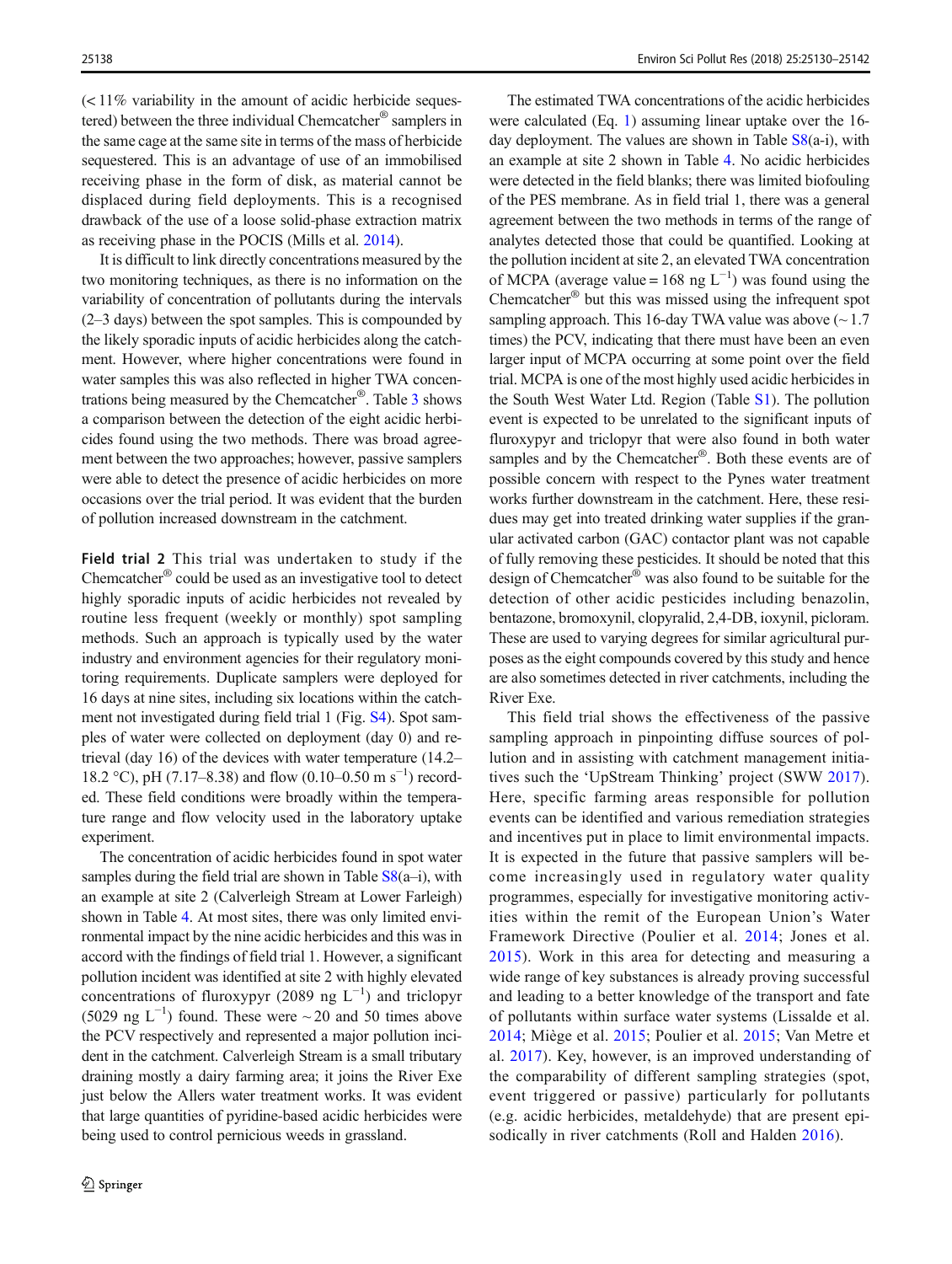<span id="page-9-0"></span>Table 3 Comparison of spot water sampling (grey coloured box) and passive sampling (Chemcatcher®) (black coloured box) techniques for the detection of eight acidic herbicides at the eight field trial 1 sites (see Fig. [1\)](#page-3-0) in the River Exe catchment

|                               |                           | <b>Acidic herbicide</b> |         |             |            |             |             |          |          |
|-------------------------------|---------------------------|-------------------------|---------|-------------|------------|-------------|-------------|----------|----------|
| <b>Location</b>               | <b>Sampling</b><br>method | $2,4-$ D                | Dicamba | Dichlorprop | Fluroxypyr | <b>MCPA</b> | <b>MCPB</b> | Mecoprop | Triclopy |
| Site 1: River Barle at Pixton | Spot                      |                         |         |             |            |             |             |          |          |
| Hill above Brushford sewage   |                           |                         |         |             |            |             |             |          |          |
| treatment works               | Passive                   |                         |         |             |            |             |             |          |          |
| <b>Site 2: River Exe at</b>   | Spot                      |                         |         |             |            |             |             |          |          |
| Exebridge pumping station     |                           |                         |         |             |            |             |             |          |          |
|                               | Passive                   |                         |         |             |            |             |             |          |          |
| Site 3: River Exe at          | Spot                      |                         |         |             |            |             |             |          |          |
| Ironbridge near Stoodleigh    |                           |                         |         |             |            |             |             |          |          |
|                               | Passive                   |                         |         |             |            |             |             |          |          |
| Site 4: River Lowman at       | Spot                      |                         |         |             |            |             |             |          |          |
| confluence with River Exe     |                           |                         |         |             |            |             |             |          |          |
|                               | Passive                   |                         |         |             |            |             |             |          |          |
| Site 5: River Exe upstream of | Spot                      |                         |         |             |            |             |             |          |          |
| Tiverton sewage treatment     |                           |                         |         |             |            |             |             |          |          |
| works                         | Passive                   |                         |         |             |            |             |             |          |          |
| Site 6: River Exe             | Spot                      |                         |         |             |            |             |             |          |          |
| downstream of Tiverton        |                           |                         |         |             |            |             |             |          |          |
| sewage treatment works        | Passive                   |                         |         |             |            |             |             |          |          |
| Site 7: River Exe at          | Spot                      |                         |         |             |            |             |             |          |          |
| Thorverton gauging station    |                           |                         |         |             |            |             |             |          |          |
|                               | Passive                   |                         |         |             |            |             |             |          |          |
| Site 8: River Exe at          | Spot                      |                         |         |             |            |             |             |          |          |
| Northbridge intake            |                           |                         |         |             |            |             |             |          |          |
|                               | Passive                   |                         |         |             |            |             |             |          |          |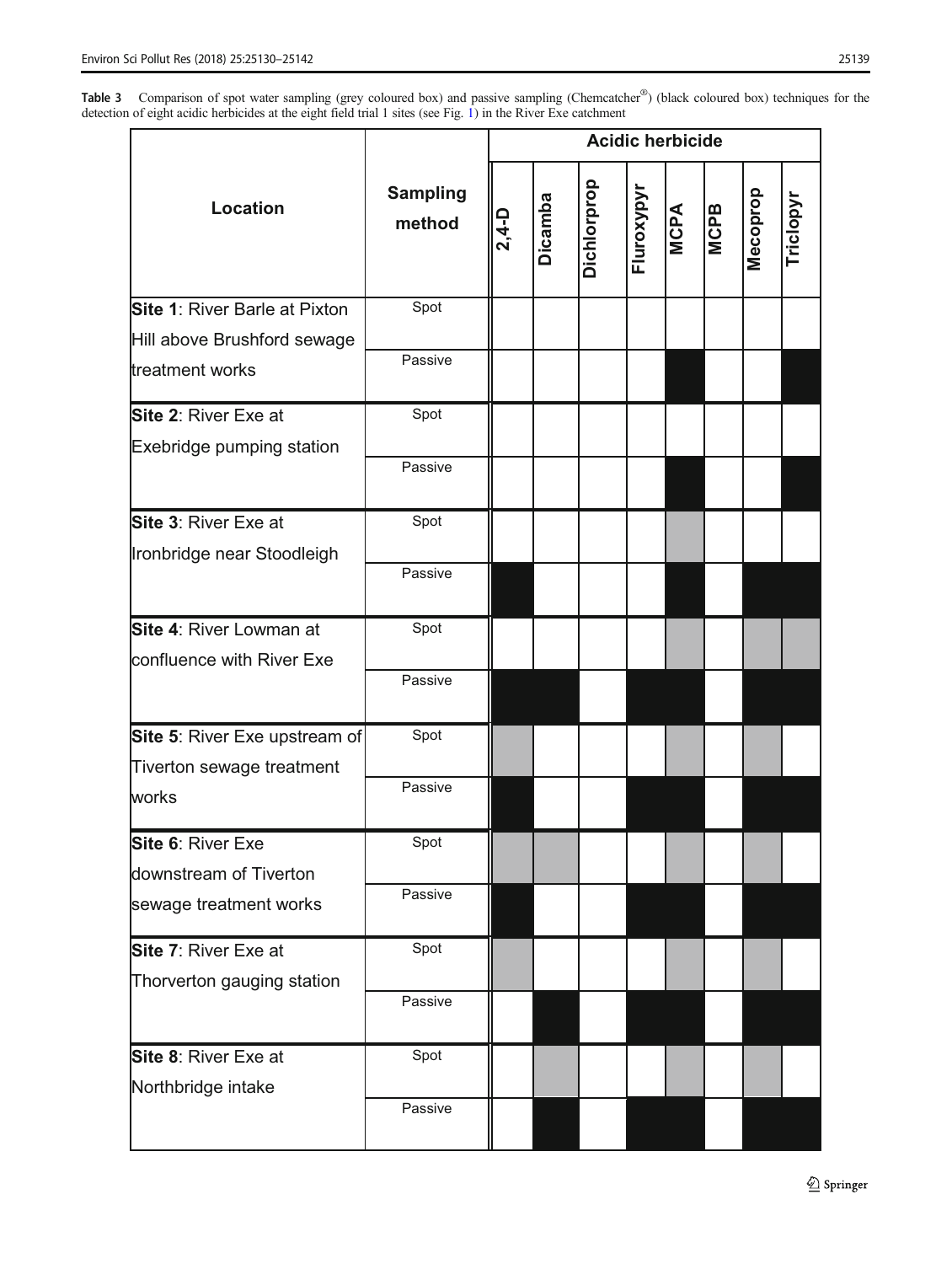<span id="page-10-0"></span>

| Table 4 | Aqueous concentration and estimated time-weighted average                     |
|---------|-------------------------------------------------------------------------------|
|         | (TWA) concentration measured by the Chemcatcher <sup>®</sup> (CC) $(n=2)$ for |
|         | eight acidic herbicides in field trial 2 at site 2 (Calverleigh Stream at     |
|         | Lower Farleigh (national grid reference coordinates SS93111452)). The         |

concentration of acidic herbicides found in the Chemcatcher® field blanks was below the detection limit of the analytical method. Data for the other sites in field trial 2 are given in Tables S8(a–h)

| Acidic herbicide |                     | Aqueous concentration (ng $L^{-1}$ ) in spot water samples | CC 1 TWA <sup>a</sup> | CC 2 TWA <sup>a</sup> | Average TWA <sup>a</sup> |
|------------------|---------------------|------------------------------------------------------------|-----------------------|-----------------------|--------------------------|
|                  | Day<br>$\mathbf{0}$ | Day<br>16                                                  | $(\text{ng } L^{-1})$ | $(\text{ng } L^{-1})$ | $(\text{ng } L^{-1})$    |
| $2,4-D$          | < 7                 | < 7                                                        | < 1                   | < 1                   | < 1                      |
| Dicamba          | < 7                 | < 7                                                        | $\lt 1$               | < 1                   | < 1                      |
| Dichlorprop      | < 8                 | < 8                                                        |                       |                       |                          |
| Fluroxypyr       | 2089                | 27                                                         | 57                    | 66                    | 61                       |
| <b>MCPA</b>      | < 8                 | < 8                                                        | 153                   | 183                   | 168                      |
| <b>MCPB</b>      | $\leq 9$            | $\leq 9$                                                   | < 1                   | <1                    | < 1                      |
| Mecoprop         | < 7                 | < 7                                                        | $\overline{c}$        | $\overline{2}$        | 2                        |
| Triclopyr        | 5029                | 24                                                         | 138                   | 158                   | 148                      |

<sup>a</sup> Estimated TWA concentration assuming the Chemcatcher® samplers (CC) were in the time integrative mode for all eight compounds over the 16-day deployment. Italicized entries show elevated concentrations

## Detection of acidic pharmaceuticals

Derivatised solvent extracts obtained from Chemcatcher® deployments in field trial 1 were also reanalysed by a routine GC-MS pollutant screening method used in the South West Water Ltd. laboratory. Three acidic pharmaceuticals, diclofenac, ibuprofen and naproxen that are widely used as non-steroidal anti-inflammatory drugs, were also found to be retained by the 3M Empore™ anion-exchange disk. These substances have  $pK_a$  values comparable with some of the acidic herbicides investigated (Table S5). A selected ion monitoring GC-MS method (Table S9) was used to quantify the mass of each of these drugs on the disk  $(R<sub>S</sub>$  values for these compounds were not available). Table S10 shows their detection pattern at four key sites in field trial 1. Higher amounts of acidic pharmaceuticals were found in extracts obtained from samplers deployed (sites 6 and 8) immediately downstream of the outfall from Tiverton sewage treatment works. Nonsteroidal anti-inflammatory drugs are frequently found in surface waters that receive discharges from sewage treatment works (Lindqvist et al. [2005\)](#page-12-0). This configuration of the Chemcatcher® maybe prove useful in monitoring this class of pharmaceuticals, as well other anionic chemicals, as these are often difficult to retain on other types of passive sampling devices that contain non-ionic receiving phases.

#### Conclusions

A new variant of the Chemcatcher® passive sampler was developed and calibrated in the laboratory for a range of high use and problematic acidic herbicides. Their uptake into the receiving phase was rapid, with negligible amounts being retained by the PES membrane. Under the conditions tested, the device can measure TWA concentrations over periods of 6–58 days, with  $R_s$  values ranging from 0.044 to 0.113 L day<sup>-1</sup>. Some of the  $t_{0.5}$  values can be extended with minimal effect on the reliability of the estimated TWA concentrations. For deployments of a week, the device would effectively sample  $\sim 0.3 - 0.8$  L of water. This compares typically to 0.5–1.0 L of water collected and analysed when using routine spot sampling procedures. The GC/MS analytical procedure could measure the acidic herbicides at  $\sim$  1 ng/disk. Over a weekly deployment, the Chemcatcher® should be able to detect acidic herbicides at concentrations 1.3–3.2 ng  $L^{-1}$ .

In this initial 'proof of concept'study, only one water temperature and turbulence was used in the calibration tanks; further work is required to investigate how these environmental parameters and others (e.g. biofouling, DOC and other anionic substances present in the water) affect  $R<sub>s</sub>$ . In addition, the sequestered acidic herbicides are easy to extract from the 3M Empore™ anion-exchange receiving phase disk and the resultant extract is compatible with routine analytical methods (GC/MS or LC/MS) currently in use within the water industry. The efficient extraction of very strongly acidic compounds (e.g. clopyralid) may, however, require further work. This design of sampler may also be useful to measure acidic pharmaceuticals and other pesticides with acidic physicochemical properties in water. In the future, by evaluating the Horizon Atlantic<sup>™</sup> version of the Chemcatcher<sup>®</sup> (Petrie et al. [2016](#page-12-0)), it may be possible to increase the mass (e.g. 200–500 mg) of sorbent used in the receiving phase and thereby increase the  $t_{0.5}$  values for the acidic herbicides (Fauvelle et al. [2014\)](#page-11-0). Furthermore, this also may allow the possibility of using mixed immobilised sorbents as receiving phases as has been proposed for the POCIS (e.g. different bi- and tri-phasic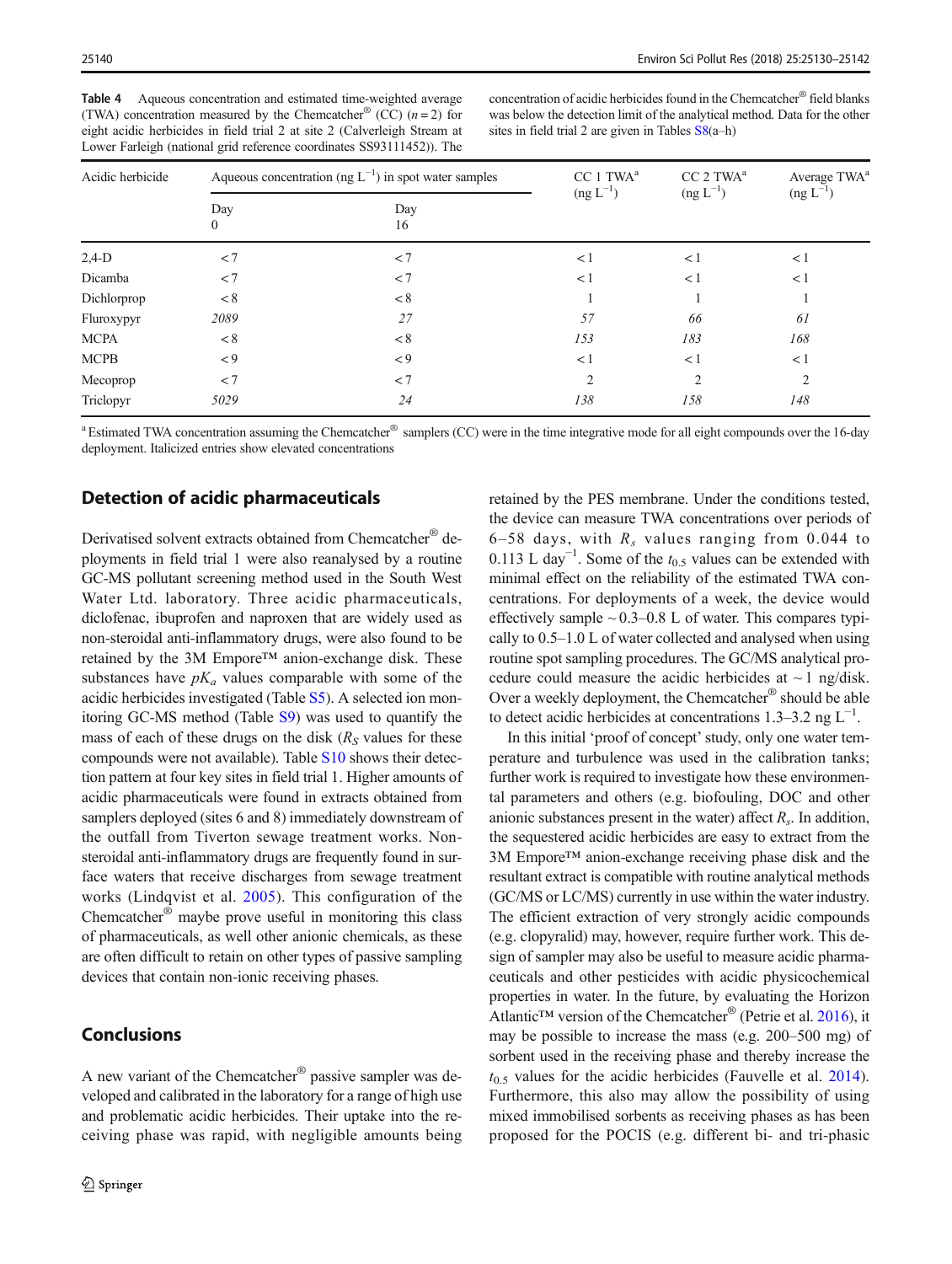<span id="page-11-0"></span>sorbent mixtures) (Fauvelle et al. 2012; Iparraguirre et al. [2017\)](#page-12-0) and thereby simultaneously sequester a wider range of polar analytes. Work on this design of Chemcatcher® is currently ongoing using an immobilised layer of Oasis® HLB and Oasis® MAX as a biphasic receiving phase for sequestering polar pollutants.

Two targeted field trials showed the potential value of using passive sampling devices alongside spot water sampling to improve monitoring and hence facilitate a better understanding of river systems. We showed that the Chemcatcher<sup>®</sup> was able to detect the same range of acidic herbicides found in spot water samples taken regularly over the deployment period. The value of the approach was clearly shown by detection of a high concentration of MCPA missed by spot sampling, probably due to an episodic input of herbicide into the catchment. However, both approaches give complementary data for the management of river catchments and for the effective targeting of remediation programmes.

Chemcatcher<sup>®</sup> is now beginning to be used in other rivers in the UK to monitor acidic herbicides and to assist in the development of catchment scale management plans. Data from these field trials will be reported at a later date.

Acknowledgements We acknowledge the staff of the Exeter Laboratory, South West Water Ltd. for assistance, in particular James Thomas, for analytical support. Also Nick Palin and Sarah Wigley (Westcountry Rivers Trust) for advice regarding field deployments and the provision of land use data and catchment maps.

Open Access This article is distributed under the terms of the Creative Commons Attribution 4.0 International License (http:// creativecommons.org/licenses/by/4.0/), which permits unrestricted use, distribution, and reproduction in any medium, provided you give appropriate credit to the original author(s) and the source, provide a link to the Creative Commons license, and indicate if changes were made.

#### **References**

- Ahkola H, Tuominen S, Karlsson S, Perkola N, Huttula T, Sarapera S, Artimo A, Korpiharju T, Aysto L, Fjader P, Assmuth T, Rosendahl K, Nysten T (2017) Presence of active pharmaceutical ingredients in the continuum of surface and ground water used in drinking water production. Environ Sci Pollut Res 24:26778–26791
- Alvarez DA, Petty JD, Huckins JN, Jones-Lepp TL, Getting DT, Goddard JP, Manahan SE (2004) Development of a passive, in situ, integrative sampler for hydrophilic organic contaminants in aquatic environments. Environ Toxicol Chem 23:1640–1648
- Booij K, Vrana B, Huckins JN (2007) Theory, modeling and calibration of passive samplers used in water monitoring. In: Greenwood R, Mills GA, Vrana B (eds) Passive sampling techniques in environmental monitoring. Elsevier, Amsterdam, pp 146–169
- Booij K, Robinson CD, Burgess RM, Mayer P, Roberts CA, Ahrens L, Allan IJ, Brant J, Jones L, Kraus UR, Larsen MM, Lepom P, Petersen J, Proefrock D, Roose P, Schaefer S, Smedes F, Tixier C, Vorkamp K, Whitehouse P (2016) Passive sampling in regulatory chemical monitoring of nonpolar organic compounds in the aquatic environment. Environ Sci Technol 50:3–17
- Carpinteiro I, Schopfer A, Estoppey N, Fong C, Grandjean D, de Alencastro LF (2016) Evaluation of performance reference compounds (PRCs) to monitor emerging polar contaminants by polar organic chemical integrative samplers (POCIS) in rivers. Anal Bioanal Chem 408:1067–1078
- Castle GD, Mills GA, Gravell A, Jones L, Townsend I, Cameron DG, Fones GR (2017) Review of the molluscicide metaldehyde in the environment. Environ Sci Water Res Technol 3:415–428
- Challis JK, Hanson ML, Wong CS (2016) Development and calibration of an organic-diffusive gradients in thin films aquatic passive sampler for a diverse suite of polar organic contaminants. Anal Chem 88:10583–10591
- Charriau A, Lissalde S, Poulier G, Mazzella N, Buzier R, Guibaud G (2016) Overview of the Chemcatcher® for the passive sampling of various pollutants in aquatic environments part a: principles, calibration, preparation and analysis of the sampler. Talanta 148:556– 571
- Endo S, Matsuura Y (2018) Characterizing sorption and permeation properties of membrane filters used for aquatic integrative passive samplers. Environ Sci Technol 52:2118–2125
- Environment Agency (1997) The determination of acidic herbicides, bromoxynil, loxynil and pentachlorophenol in waters^. Methods for the examination of waters and associated materials
- EU Council Directive(1998) 98/83/EC of 3 November 1998 on the quality of water intended for human consumption, OJEC 5 330
- EU Directive (2000) 2000/60/EC of the European Parliament and of the Council of 23 October. 2000 Establishing a framework for community action in the field of water policy. Off J L 327:1–73
- Fauvelle V, Mazzella N, Delmas F, Madarassou K, Eon M, Budzinski H (2012) Use of mixed-mode ion exchange sorbent for the passive sampling of organic acids by polar organic chemical integrative sampler (POCIS). Environ Sci Technol 46:13344–13353
- Fauvelle V, Mazzella N, Belles A, Moreira A, Allan IJ, Budzinski H (2014) Optimization of the polar organic chemical integrative sampler for the sampling of acidic and polar herbicides. Anal Bioanal Chem 406:3191–3199
- Fauvelle V, Kaserzon SL, Montero N, Lissalde S, Allan IJ, Mills G, Mazzella N, Mueller JF, Booij K (2017) Dealing with flow effects on the uptake of polar compounds by passive samplers. Environ Sci Technol 51:2536–2537
- Fernandez D, Vermeirssen ELM, Bandow N, Munoz K, Schafer RB (2014) Calibration and field application of passive sampling for episodic exposure to polar organic pesticides in streams. Environ Pollut 194:196–202
- Guibal R, Lissalde S, Charriau A, Guibaud G (2015) Improvement of POCIS ability to quantify pesticides in natural water by reducing polyethylene glycol matrix effects from polyethersulfone membranes. Talanta 144:1316–1323
- Guibal R, Buzier R, Charriau A, Lissalde S, Guibaud G (2017) Passive sampling of anionic pesticides using the diffusive gradients in thin films technique (DGT). Anal Chim Acta 966:1–10
- Harman C, Allan IJ, Vermeirssen ELM (2012) Calibration and use of the polar organic chemical integrative sampler-a critical review. Environ Toxicol Chem 31:2724–2738
- HSE (2018). Health and safety executive, pesticides register of UK authorised products. <https://secure.pesticides.gov.uk/pestreg/>, accessed February, 2018
- Huckins JN, Petty JD, Lebo JA, Almeida FV, Booij K, Alvarez DA, Clark RC, Mogensen BB (2002) Development of the permeability/ performance reference compound approach for in situ calibration of semipermeable membrane devices. Environ Sci Technol 36:85–  $91$
- Huckins JN, Petty JD, Booij K (2006) Monitors of organic chemicals in the environment: semipermeable membrane devices. Springer, New York